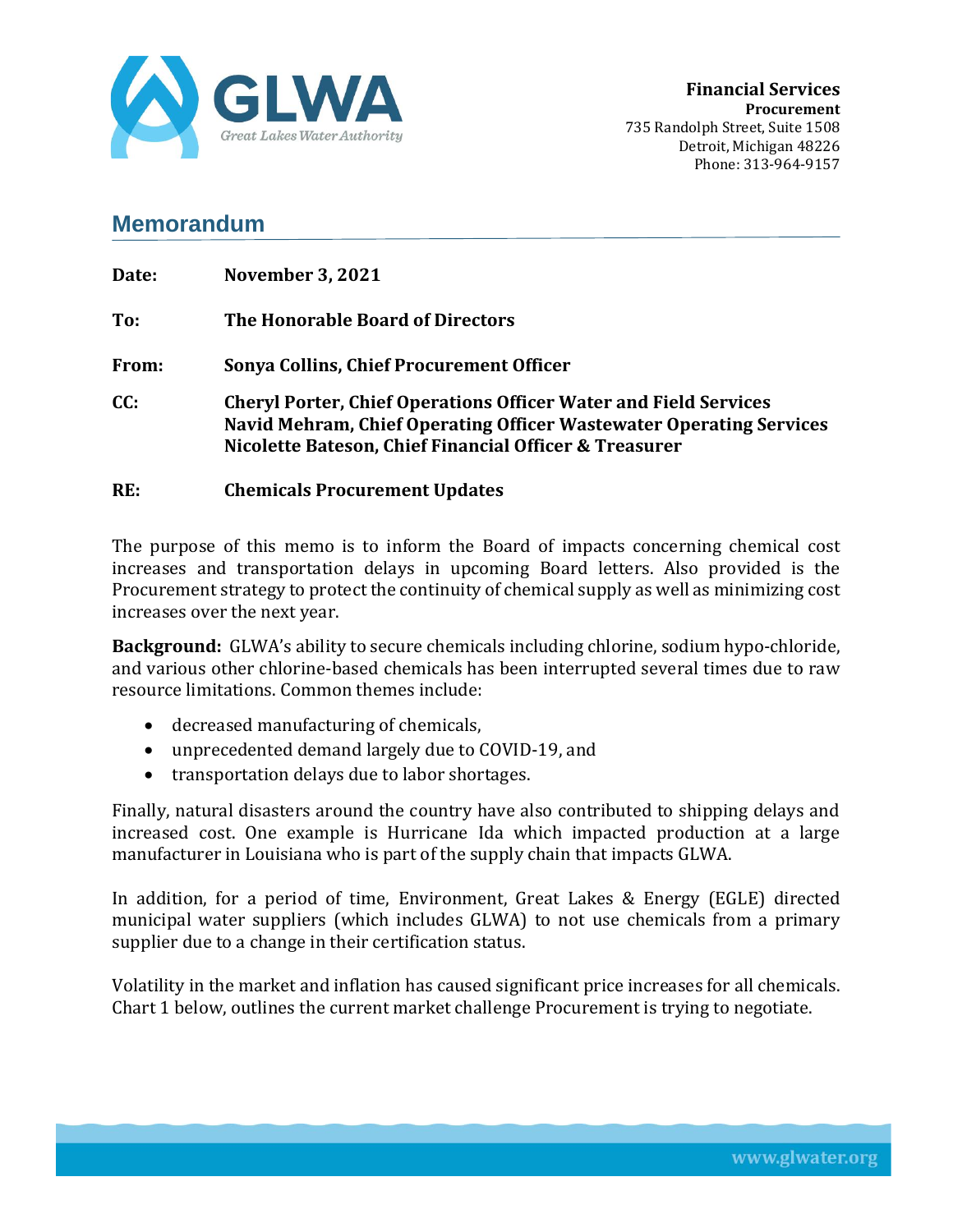| <b>CHART 1</b>                                                      |                                 |                            |                              |                            |  |  |  |  |
|---------------------------------------------------------------------|---------------------------------|----------------------------|------------------------------|----------------------------|--|--|--|--|
| <b>Chemical</b>                                                     | <b>Original</b><br><b>Price</b> | Date of<br><b>Increase</b> | <b>New Price</b>             | Percent<br><b>Increase</b> |  |  |  |  |
| <b>Chlorine - One Ton Container</b><br>Chlorine - One Ton Container | \$399.00<br>\$460.00            | 5/27/2021<br>8/23/2021     | \$<br>460.00<br>\$<br>630.00 | 15.0%<br>37.0%             |  |  |  |  |
| Chlorine - Ninety Ton (Rail Car)                                    | \$297.20                        | $8/23/2021$ \$             | 467.20                       | 57.0%                      |  |  |  |  |
| Sodium Bisulfite                                                    | \$280.00                        | 1/1/2021                   | \$<br>340.00                 | 21.0%                      |  |  |  |  |
| Phosphoric Acid                                                     | \$<br>7.24                      | 8/1/2021                   | \$<br>7.79                   | 7.6%                       |  |  |  |  |
| Hydrofluorosilic Acid                                               | \$367.00                        | 8/1/2021                   | \$<br>462.00                 | 26.0%                      |  |  |  |  |
| Sodium Hypochlorite                                                 | 0.8                             | *TBD                       | *TBD                         | *TBD                       |  |  |  |  |

\* Increase has not yet been finalized

It should also be noted that suppliers have turned to an allotment method for order filling to ensure that all of their customers have at least their minimum required amounts to meet current demands. To further protect their current clients, manufacturers and distributors are not taking on new customers. Therefore, vendors are not bidding on new chemical solicitations because of the volatility in the market causing unpredictable fluctuation in raw materials. In discussion with other Member Partners, they are experiencing the same issues with chemicals. GLWA Procurement will be working alongside those Member Partners to coordinate efforts and assist where we can and potentially reduce risks and costs.

**Strategy:** In assessing the current market, Procurement finds it prudent to extend all current chemical contracts for a minimum of one year to give adequate time to fully assess the market and allow manufacturers to catch up production with demand. Procurement also intends to use this time to identify the possibility of new sources of product. Procurement is implementing a dual sourcing plan for redundancy in chemicals to avoid any interruption in chemical supply going forward. Table 2 represent the current contracts GLWA holds and their expiration dates.